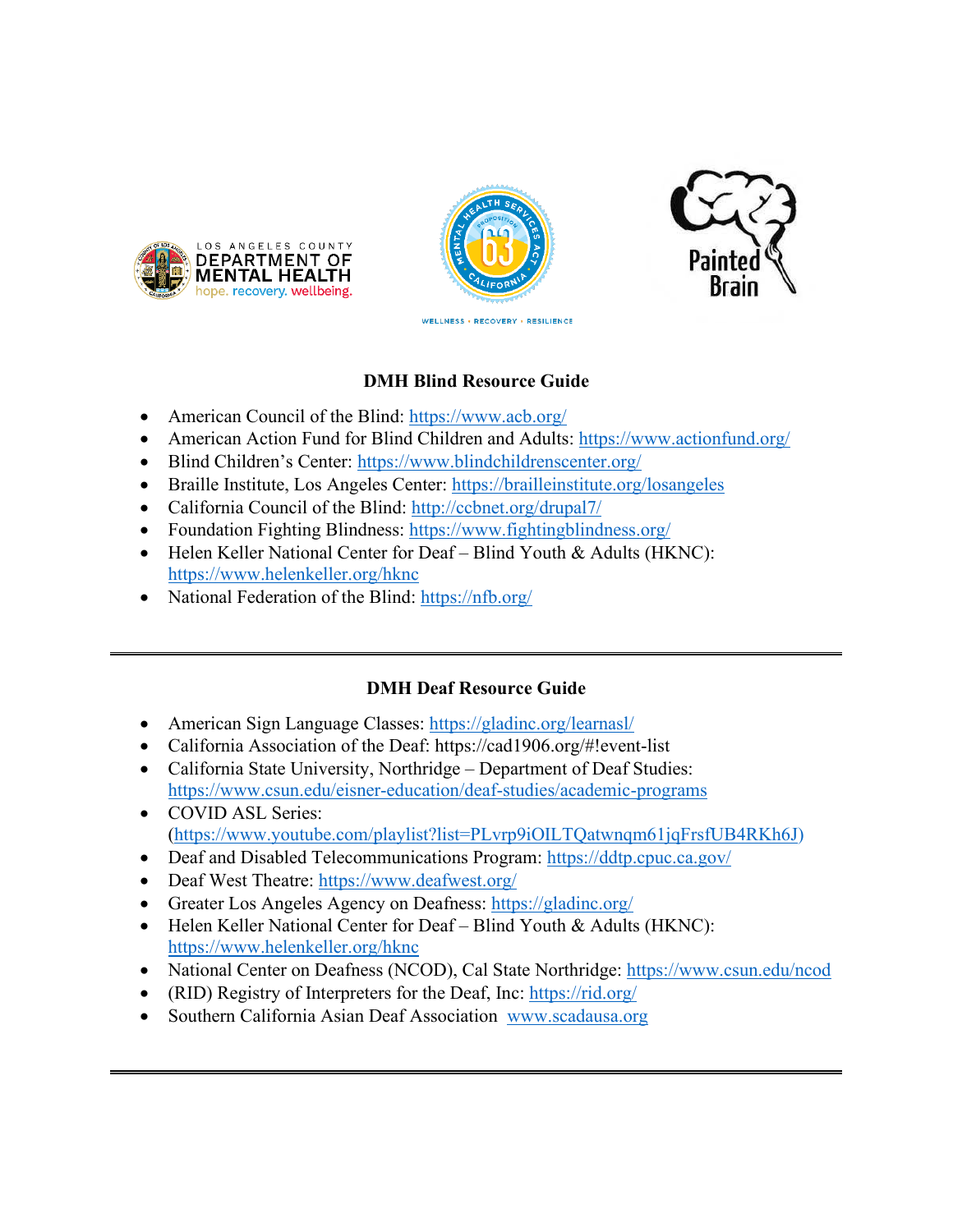# **DMH Mobility Resource Guide**

- American Epilepsy Society:<https://www.aesnet.org/>
- Angel City Sports <http://angelcitysports.org/>
- United Cerebral Palsy | [ucp.org](http://www.ucp.org/)
- •

# **DMH General Disability Resource Guide**

=====================================================================

- Department of Mental Health [\(lacounty.gov\)](http://lacounty.gov/) <https://dmh.lacounty.gov/resources/> [https://dmh.lacounty.gov/our-services/ee/resources/](https://www.google.com/url?q=https%3A%2F%2Fdmh.lacounty.gov%2Four-services%2Fee%2Fresources%2F&sa=D&sntz=1&usg=AFQjCNEJ-uweCWVVCc8xwnOuh00u3Y9k3Q)
- LAC DMH Contracted Providers List By Service Area <https://dmh.lacounty.gov/pd/>

## **Advocacy**

- Americans with Disabilities Act:<https://www.ada.gov/>
- Americans Disabled for Accessible Public Transit | [adapt.org](http://www.adapt.org/)
- ADA National Network:<https://adata.org/>
- Disability Rights California (DRC):<https://www.disabilityrightsca.org/>
- Disability Rights Legal Center (DRLC):<https://thedrlc.org/>
- Information and Technical Assistance of the Americans with Disability Act: <https://www.ada.gov/>
- Public Counsel <http://www.publiccounsel.org/>

# **Agencies**

- American Association of People with Disabilities (AAPD)
- CalABLE [https://www.calable.ca.gov](https://www.google.com/url?q=https%3A%2F%2Fwww.calable.ca.gov%2F&sa=D&sntz=1&usg=AFQjCNEFYmDQ6Bscw6E-799r1vJC9cenqQ)
- California Commission on Disability Access | [ccda.ca.gov](http://www.ccda.ca.gov/)
- California Department of Rehabilitation:<https://www.dor.ca.gov/>
- Department on Disabilities City of LA Resources:<https://disability.lacity.org/resources>
- Disabled Resource Center <https://drcinc.org/info-center/>
- Los Angeles County Commission on Disabilities:<https://laccod.org/>
- Los Angeles County Department of Public Social Services | [ladpss.org](http://www.ladpss.org/)
- Los Angeles Department on Disability: **h**[ttps://disability.lacity.org/](https://disability.lacity.org/)
- Los Angeles Department of Public Health Covid 19 information <http://publichealth.lacounty.gov/acd/ncorona2019/vaccine/hcwsignup/>
- Pacific ADA and IT<https://www.adapacific.org/>
- Painted Brain<https://paintedbrain.org/>
- Peace Over Violence <https://www.peaceoverviolence.org/>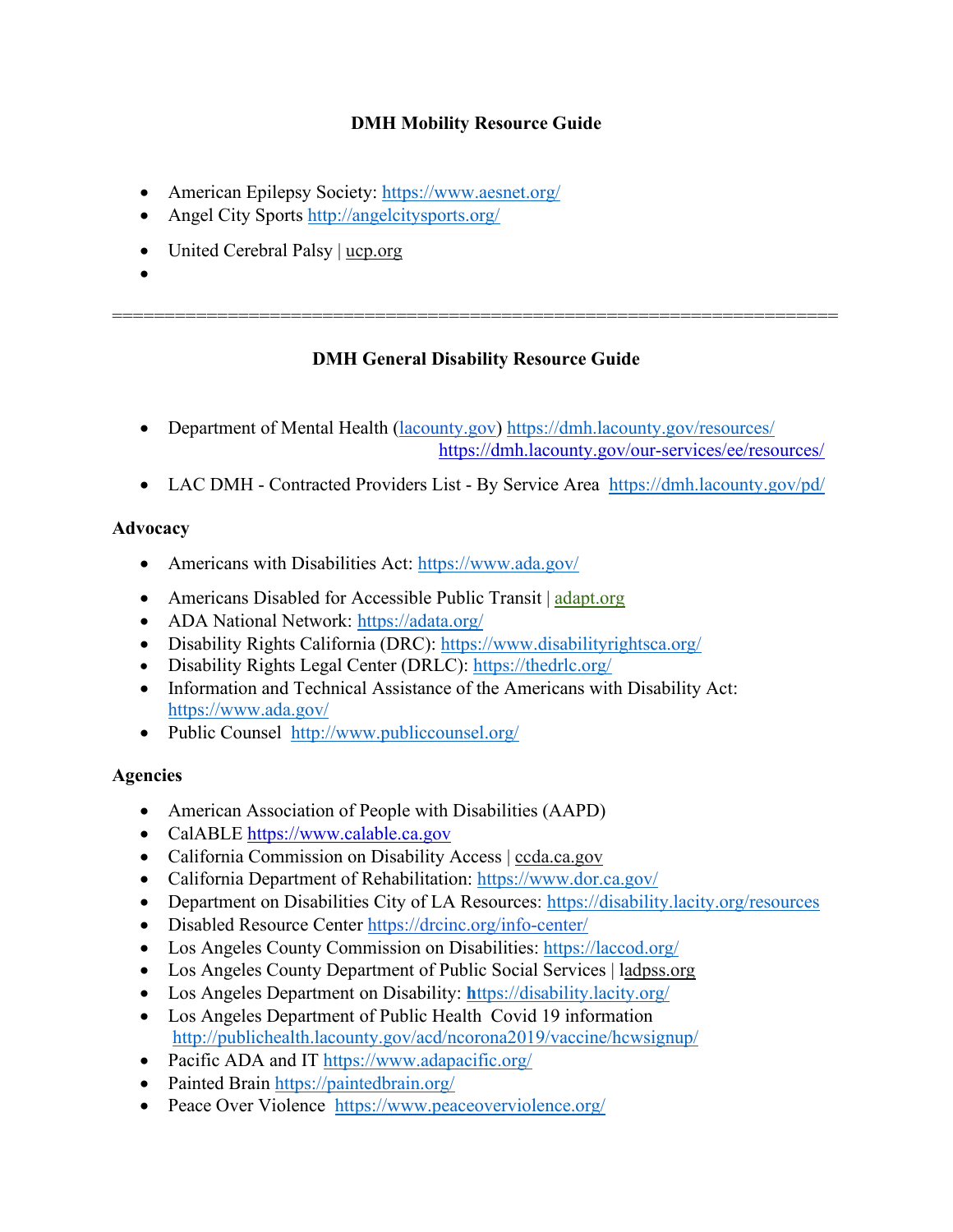- National Arts and Disability Center | [nadc.ucla.edu](http://semel.ucla.edu/nadc)
- National Organization on Disability:<https://www.nod.org/>
- Rolling Start:<https://rollingstart.com/>

### **Education**

- California Committee on Employment of People with Disabilities <https://www.dor.ca.gov/Home/CCEPD>
- California State Northridge Center on Disabilities:<https://www.csun.edu/cod/index.php>
- Technology Guide for college students with disabilities: <https://collegestats.org/resources/technology-guide-for-people-with-disabilities/>

## **Employment**

- California Committee on Employment of People with Disabilities: <https://www.dor.ca.gov/Home/CCEPD>
- Careers for People with Disabilities: [https://novoresume.com/career-blog/disability](https://novoresume.com/career-blog/disability-career-guide)[career-guide](https://novoresume.com/career-blog/disability-career-guide)
- Disabled Person:<https://www.disabledperson.com/>
- Disabilities, Opportunities, Internetworking, and Technology <https://www.washington.edu/doit/>
- Job Accommodation Network<https://askjan.org/>
- US Equal Employment Opportunity Commission:<https://www.eeoc.gov/>

**Health -** 24/7 online mental health support

- DMH Crisis Line Information:<https://dmh.lacounty.gov/get-help-now/>
- NAMI [https://www.nami.org/Your-Journey/Identity-and-Cultural-Dimensions/People](https://www.nami.org/Your-Journey/Identity-and-Cultural-Dimensions/People-with-Disabilities)[with-Disabilities](https://www.nami.org/Your-Journey/Identity-and-Cultural-Dimensions/People-with-Disabilities)
- Special Services for Groups | [ssgmain.org](http://www.ssgmain.org/) Toolkit of accessible resources around education of COVID-19
- Suicide Prevention Resource Center<https://www.sprc.org/>

### **Housing**

- Los Angeles County Housing Resource Center:<https://housing.lacounty.gov/>
- Transition to Home: http:/[/transitiontohome.org/](http://www.transitiontohome.org/)

# **Independent Living Centers**

- Communities Actively Living Independent & Free <https://calif-ilc.org/resources/>
- Disability Community Resource Center (DCRC):<https://www.dcrc.co/>
- Southern California Resource Services for Independent Living:<https://www.scrs-ilc.org/>
- Westside Regional Center <https://westsiderc.org/resources-3/>

### **Other**

• Abilities Expo Los Angeles [https://www.abilities.com/losangeles](https://www.google.com/url?q=https%3A%2F%2Fwww.abilities.com%2Flosangeles%2F&sa=D&sntz=1&usg=AFQjCNGS70t5_mwh3in6YSUW_JYanSPftQ)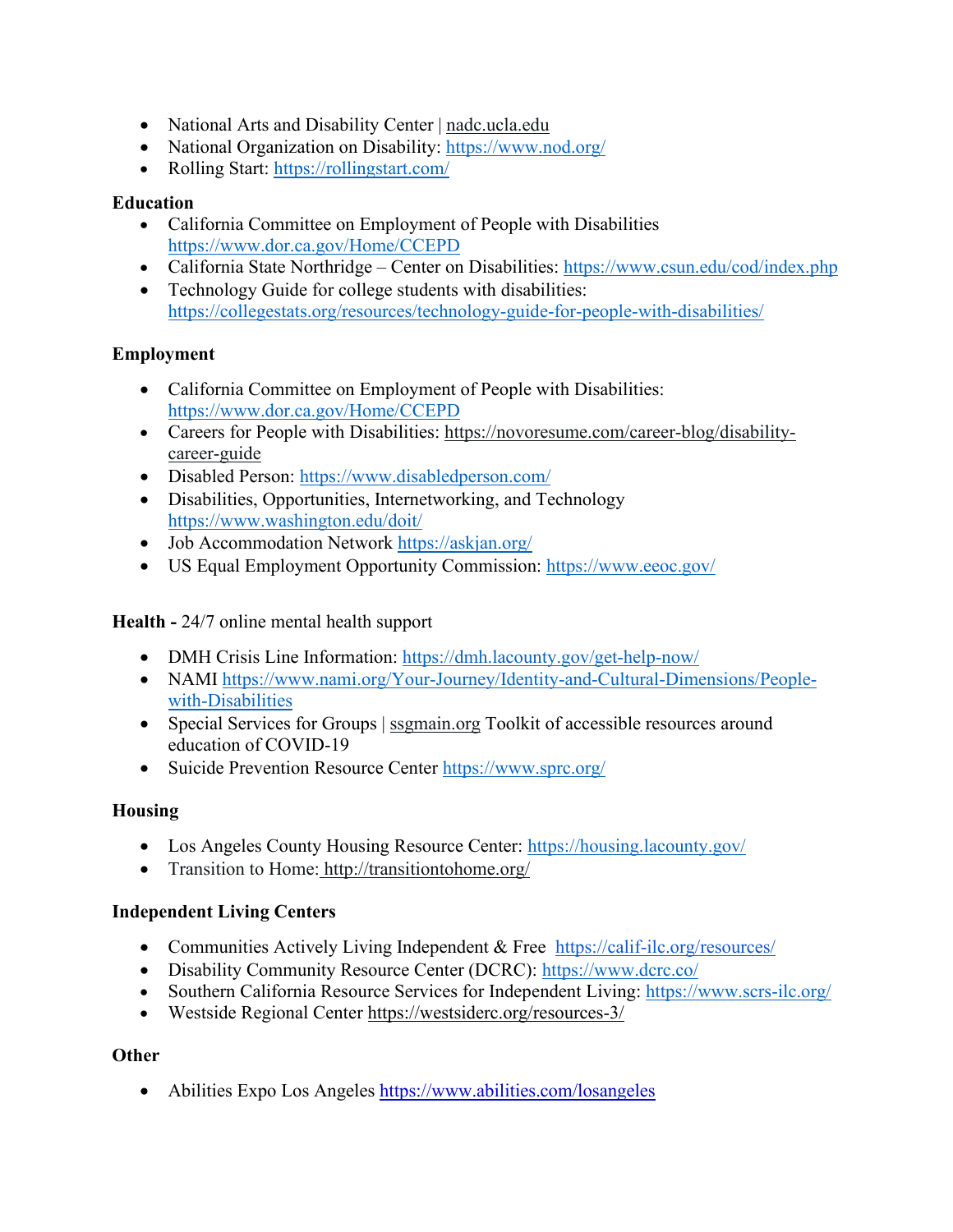- Pacific Americans with Disabilities<https://www.adapacific.org/>
- National Military Family Association:<https://www.militaryfamily.org/>
- Tax Help for People with Disabilities: <https://www.benefits.gov/benefit/945>

### **Programs**

- California Capital Access Program (ADA financing program): <https://www.treasurer.ca.gov/cpcfa/calcap/ada/index.asp>
- FreedomTech Financial Loan Program Yoh Organizing Disabled and Proud Program <https://www.php.com/directory/youth-organizing-yo-disabled-and-proud/>

# **Technology**

- Ability Tools [\(https://abilitytools.org/\)](https://abilitytools.org/)
- Accessible Digital Office Document Project<https://adod.idrc.ocadu.ca/> <https://lighthouse-sf.org/>
- Apple Accessibility Support: [https://support.apple.com/en-us/HT209585](https://www.google.com/url?q=https%3A%2F%2Fsupport.apple.com%2Fen-us%2FHT209585&sa=D&sntz=1&usg=AFQjCNH6ROzzjdCUOljhK9Ehc7r_tnIcmg)
- Assistive Technology for Online Learning Stanford: [https://oae.stanford.edu/students/learning-and-coping-during-covid-19/assistive](https://www.google.com/url?q=https%3A%2F%2Foae.stanford.edu%2Fstudents%2Flearning-and-coping-during-covid-19%2Fassistive-technology-online-learning&sa=D&sntz=1&usg=AFQjCNG3T5Oty_BUAHMiKObb94zEZm6_0g)[technology-online-learning](https://www.google.com/url?q=https%3A%2F%2Foae.stanford.edu%2Fstudents%2Flearning-and-coping-during-covid-19%2Fassistive-technology-online-learning&sa=D&sntz=1&usg=AFQjCNG3T5Oty_BUAHMiKObb94zEZm6_0g)
- Braille Printing: <https://brailleinstitute.org/>
- California Assistive Technology Reuse Coalition <http://californiareuse.org/>
- Contact the Google Disability Support Team: [https://support.google.com/accessibility/answer/7641084?hl=en&ref\\_topic=6004807&vis](https://support.google.com/accessibility/answer/7641084?hl=en&ref_topic=6004807&visit_id=637298194518649668-1387026925&rd=1) [it\\_id=637298194518649668-1387026925&rd=1](https://support.google.com/accessibility/answer/7641084?hl=en&ref_topic=6004807&visit_id=637298194518649668-1387026925&rd=1)
- CSUN Assistive Technology Conference [https://www.csun.edu/cod/conference/sessions/](https://www.google.com/url?q=https%3A%2F%2Fwww.csun.edu%2Fcod%2Fconference%2Fsessions%2F&sa=D&sntz=1&usg=AFQjCNHYM9ojUwuIOgAuU3DZgWBUlk-OnQ)
- Empower tech<https://www.empowertech.org/>
- FCC Emergency Broadband Benefit (discount on monthly broadband bills) <https://freedomtech.org/>
- How to Apply [EBBP \(getemergencybroadband.org\)](https://getemergencybroadband.org/how-to-apply/)
- iPrevail <https://lacounty.iprevail.com/>
- Journal on Technology & Persons with Disabilities [https://scholarworks.csun.edu/handle/10211.3/125007](https://www.google.com/url?q=https%3A%2F%2Fscholarworks.csun.edu%2Fhandle%2F10211.3%2F125007&sa=D&sntz=1&usg=AFQjCNHZGSxByyKcLYtm87kQ-kXj8iag6Q)
- Microsoft Accessibility Information: [https://support.microsoft.com/en-us/accessibility/enterprise-answer-desk#](https://www.google.com/url?q=https%3A%2F%2Fsupport.microsoft.com%2Fen-us%2Faccessibility%2Fenterprise-answer-desk%23&sa=D&sntz=1&usg=AFQjCNGc8P-mkkEIcNvohEVnmn1f6ZTnsg) [https://news.microsoft.com/accessibility-commitment/](https://www.google.com/url?q=https%3A%2F%2Fnews.microsoft.com%2Faccessibility-commitment%2F&sa=D&sntz=1&usg=AFQjCNEaPb_Q0Cir_P6t4fucwfKVKhlEGg) [https://www.microsoft.com/en-us/accessibility?rtc=1](https://www.google.com/url?q=https%3A%2F%2Fwww.microsoft.com%2Fen-us%2Faccessibility%3Frtc%3D1&sa=D&sntz=1&usg=AFQjCNG-vvlPHKcWsbcovjKisi6oCPvi6w) Jenny Lay-Flurrie - Microsoft Chief Accessibility Officer

### **Transportation**

- Access Paratransit<https://accessla.org/>
- Los Angeles World Airports (LAWA) Traveler Information for Persons with Disability: https://www.lawa.org/en/ada